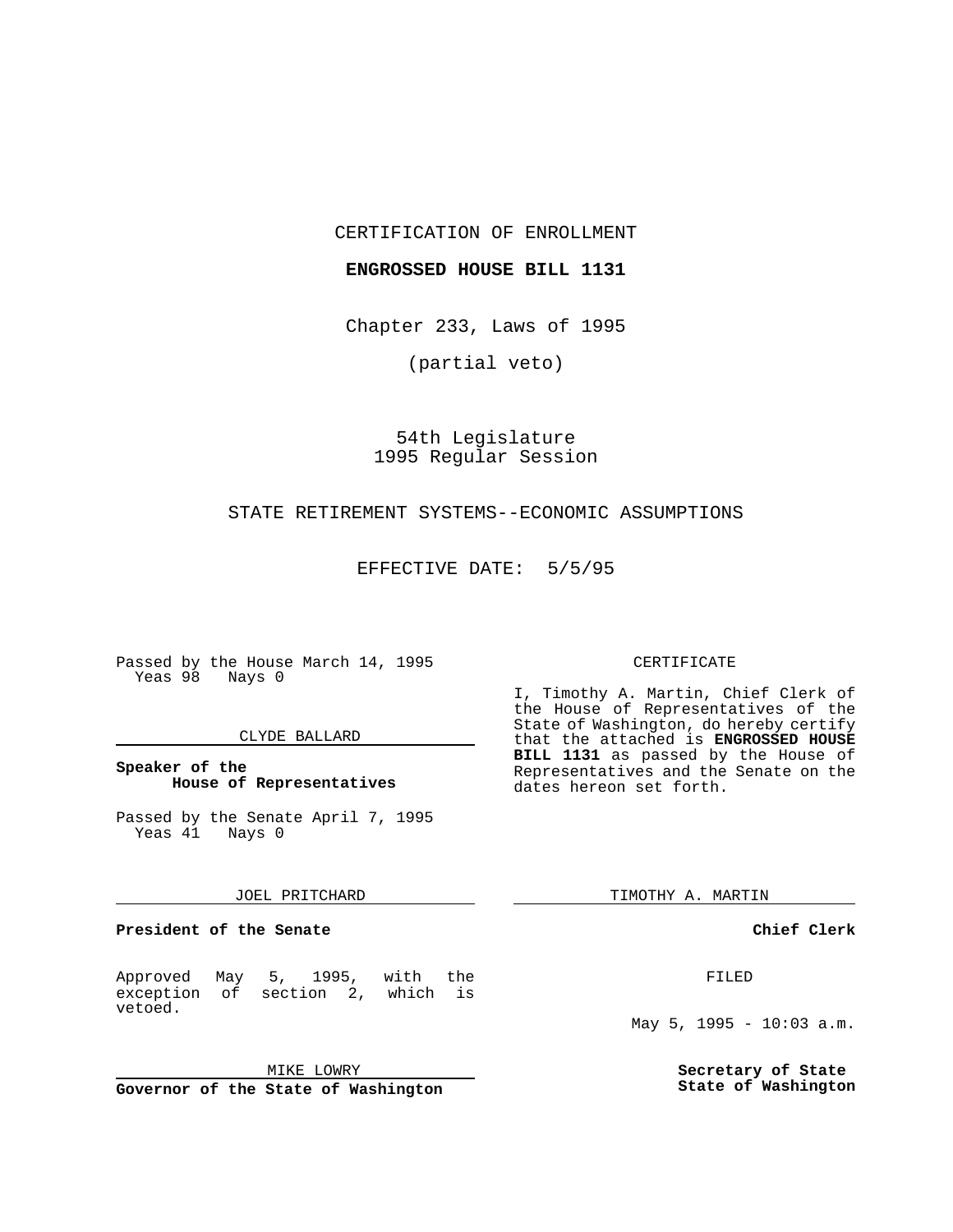## **ENGROSSED HOUSE BILL 1131** \_\_\_\_\_\_\_\_\_\_\_\_\_\_\_\_\_\_\_\_\_\_\_\_\_\_\_\_\_\_\_\_\_\_\_\_\_\_\_\_\_\_\_\_\_\_\_

\_\_\_\_\_\_\_\_\_\_\_\_\_\_\_\_\_\_\_\_\_\_\_\_\_\_\_\_\_\_\_\_\_\_\_\_\_\_\_\_\_\_\_\_\_\_\_

Passed Legislature - 1995 Regular Session

**State of Washington 54th Legislature 1995 Regular Session**

**By** Representatives Silver and G. Fisher; by request of Office of the Forecast Council

Read first time 01/13/95. Referred to Committee on Appropriations.

1 AN ACT Relating to economic assumptions for state retirement 2 systems; amending RCW 41.45.030 and 41.45.060; repealing RCW 41.45.040 3 and 41.45.0601; and declaring an emergency.

4 BE IT ENACTED BY THE LEGISLATURE OF THE STATE OF WASHINGTON:

5 **Sec. 1.** RCW 41.45.030 and 1993 c 519 s 17 are each amended to read 6 as follows:

7 (1) Beginning September 1, ((1989)) 1995, and every ((six)) two 8 years thereafter, the state actuary shall submit to the council 9 information regarding the experience and financial condition of each 10 state retirement system. The council shall review this and such other 11 information as it may require.

12 (2) By December 31, 1995, and every two years thereafter, the 13 council, by affirmative vote of five council members, shall ((review 14 the information submitted by the state actuary and shall)) adopt the 15 following long-term economic assumptions:

16 (a) Growth in system membership;

17 (b) Growth in salaries, exclusive of merit or longevity increases;

18 (c) Growth in inflation; and

19 (d) Investment rate of return.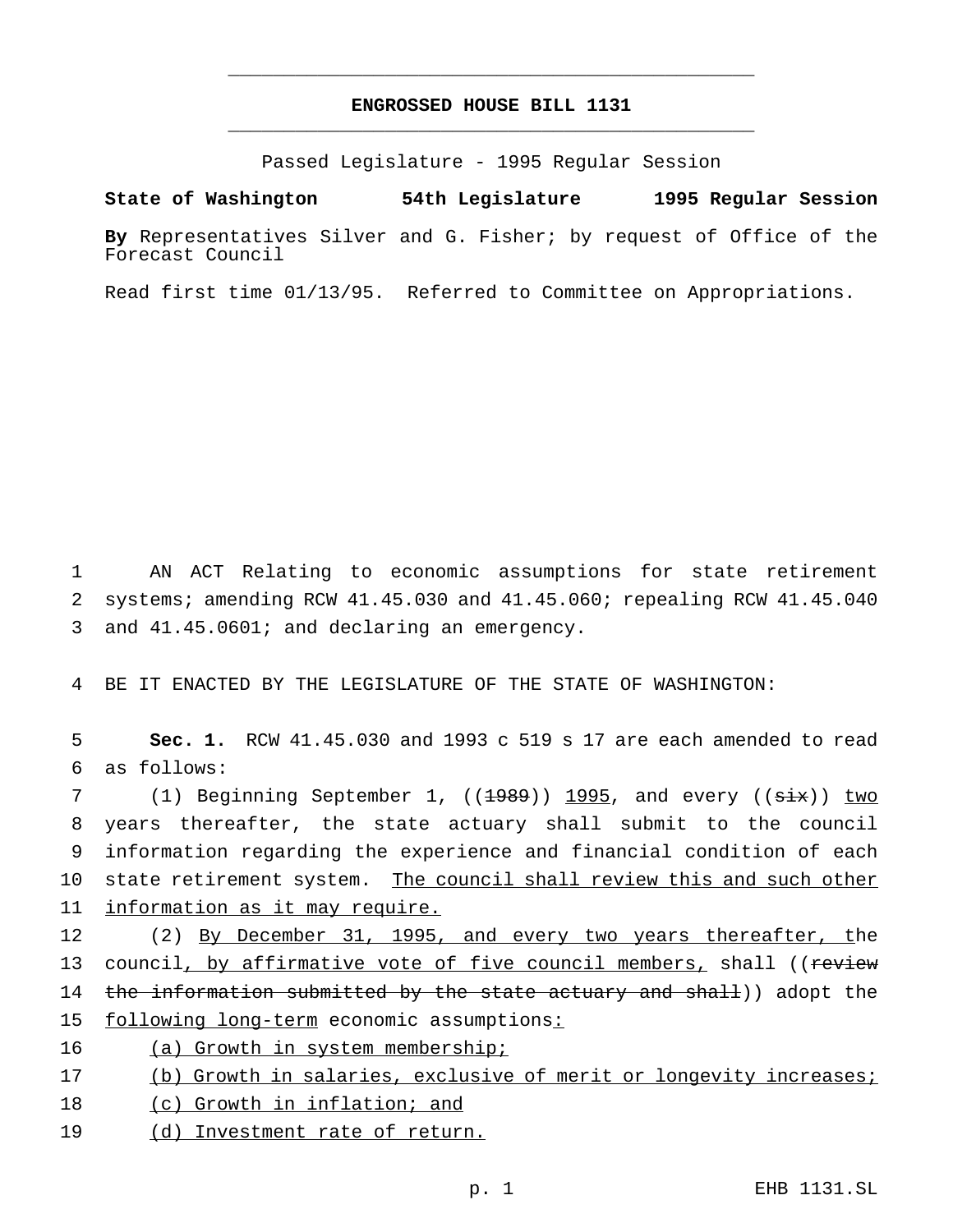1 The council shall work with the department of retirement systems, the state actuary, and the executive director of the state investment board, and shall consider long-term historical averages, in developing the economic assumptions.

5 (3) The assumptions adopted by the council shall be used by the 6 state actuary in conducting (( $\theta$ uation)) all actuarial studies of the 7 state retirement systems.

8  $($   $($   $($   $+$  3 $)$  The council may utilize information provided by the state 9 actuary and such other information as it may request.))

10 \*Sec. 2. RCW 41.45.060 and <sup>1993</sup> <sup>c</sup> <sup>519</sup> <sup>s</sup> <sup>19</sup> are each amended to 11 read as follows:

12 (1) ((For the period of September 1, 1993, through August 31, 1995, 13 the basic state contribution rate for the law enforcement officers' and 14 fire fighters' retirement system, and the basic employer contribution 15 rates for the public employees' retirement system, the teachers' 16 <del>retirement system, and the Washington state patrol retirement system</del> 17 shall be as determined in the 1991 valuations prepared by the office of 18 the state actuary.)) The state actuary shall provide actuarial 19 valuation results based on the assumptions adopted under RCW 41.45.030. 20 (2) Not later than September 30, ((1994)) 1996, and every two years

21 thereafter( $\leftrightarrow$ 

22  $(a)$ , consistent with the assumptions adopted under RCW 41.45.030, 23 the council shall adopt ((the contributions to be used in the ensuing 24 biennial period for the systems specified in subsection (1) of this 25 section.

26 (b))) both: (a) A basic state contribution rate for the law 27 enforcement officers' and fire fighters' retirement system; and (b) 28 basic employer contribution rates for the public employees' retirement 29 system plan I, the teachers' retirement system plan I, and the 30 Washington state patrol retirement system to be used in the ensuing 31 biennial period.

# 32 (3) The employer and state contribution rates adopted by the 33 council shall be the level percentages of pay that are needed:

34 (a) To fully amortize the total costs of the public employees' 35 retirement system plan I, the teachers' retirement system plan I, the

36 law enforcement officers' and fire fighters' retirement system plan I,

37 and the unfunded liability of the Washington state patrol retirement

38 system not later than June 30, 2024; and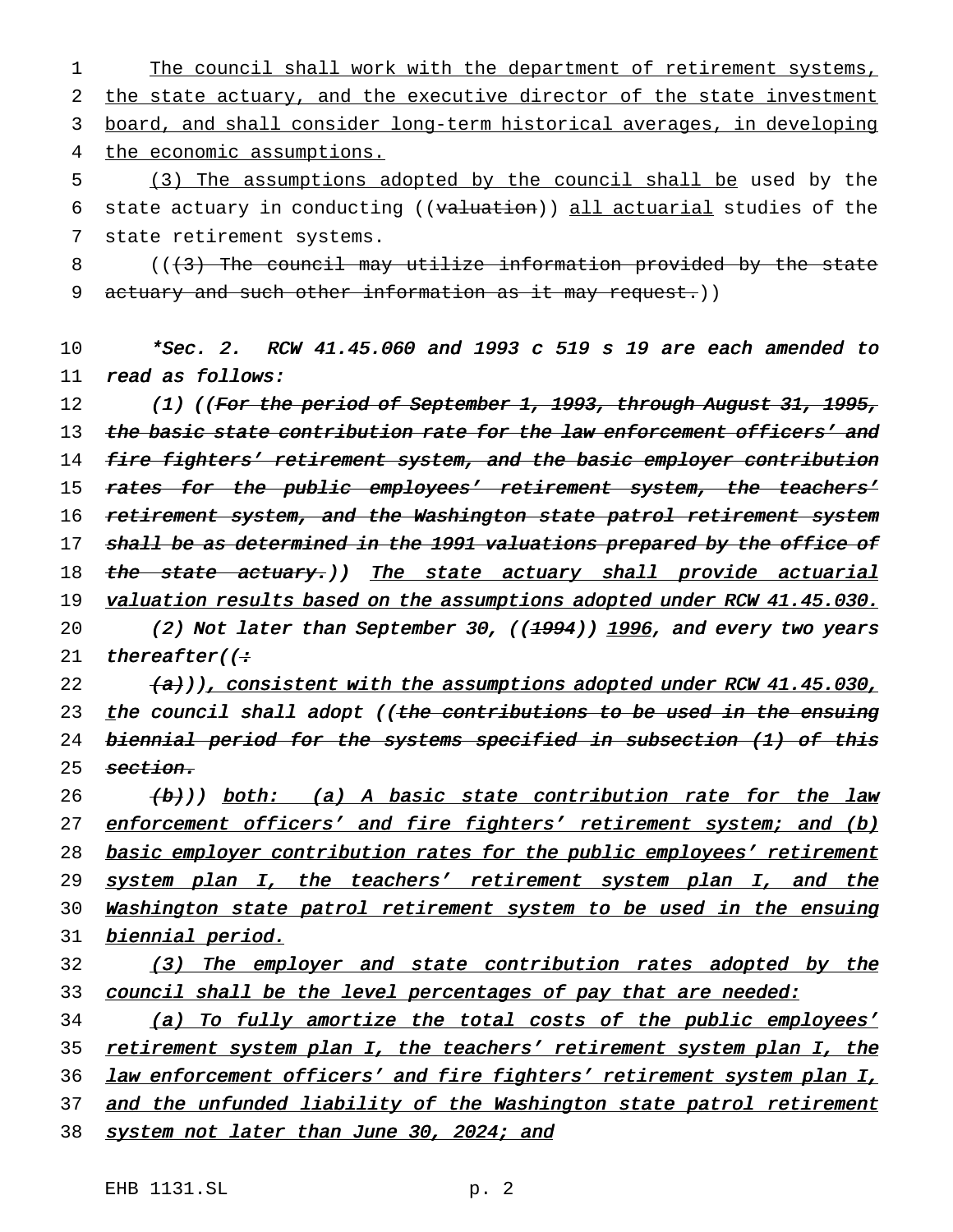1 (b) To also continue to fully fund the public employees' retirement system plan II, the teachers' retirement system plan II, and the law 3 enforcement officers' and fire fighters' retirement system plan II in accordance with RCW 41.40.650, 41.32.775, and 41.26.450, respectively. 5 (4) The council shall immediately notify the directors of the office of financial management and department of retirement systems of 7 the state and employer contribution rates adopted ((under (a) of this 8 subsection)). (( $\{\text{e}\})$ ) (5) The director of the department of retirement systems 10 shall collect those rates adopted by the council ((under this  $chapter)$ .

**\*Sec. 2 was vetoed. See message at end of chapter.**

 NEW SECTION. **Sec. 3.** The following acts or parts of acts are each repealed:

(1) RCW 41.45.040 and 1993 c 519 s 18 & 1989 c 273 s 4; and

(2) RCW 41.45.0601 and 1993 c 519 s 20 & 1992 c 239 s 1.

 NEW SECTION. **Sec. 4.** This act is necessary for the immediate preservation of the public peace, health, or safety, or support of the state government and its existing public institutions, and shall take effect immediately.

> Passed the House March 14, 1995. Passed the Senate April 7, 1995. Approved by the Governor May 5, 1995, with the exception of certain items which were vetoed. Filed in Office of Secretary of State May 5, 1995.

Note: Governor's explanation of partial veto is as follows:

 "I am returning herewith, without my approval as to section 2, Engrossed House Bill No. 1131 entitled:

 "AN ACT Relating to economic assumptions for state retirement systems;"

 Engrossed House Bill No. 1131 requires the Economic and Revenue Forecast Council to adopt long term economic assumptions for pension rate calculation purposes every two years instead of the current six year cycle. I strongly favor the direction this bill takes in providing for additional pension contribution rate stability. However, detailed and specific language preferable to that of section 2 exists in section 309 of Engrossed Substitute House Bill No. 1206, relating to retirement systems restructuring. These sections cannot properly be merged.

 For this reason, I have vetoed section 2 of Engrossed House Bill No. 1131.